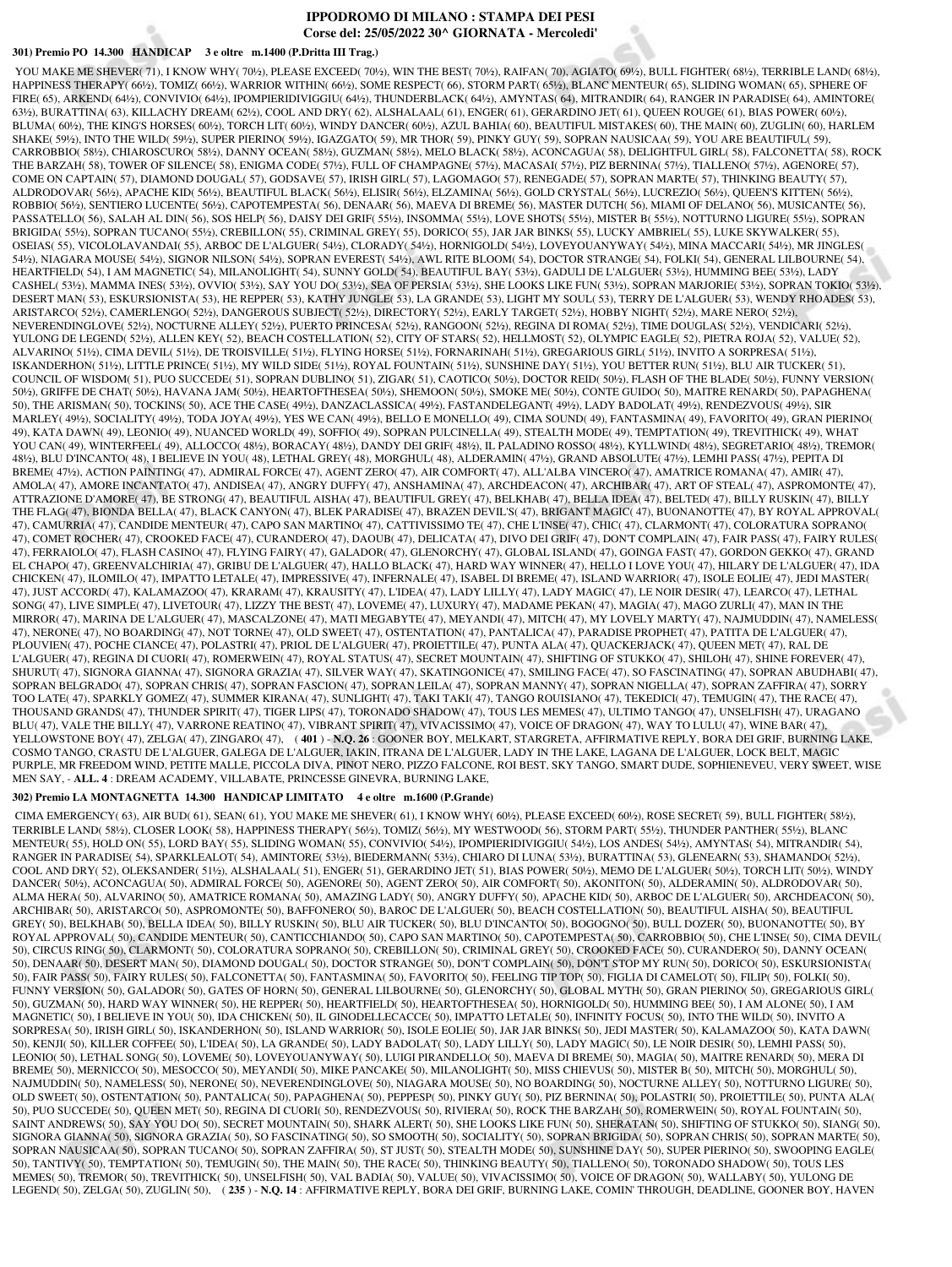#### PARK, PETITE MALLE, SMART DUDE, SOPRAN ARAGORN, TELEPATIC GLANCES, UNIQUE DIAMOND, WARRIOR WITHIN, WIN THE BEST, - **ALL. 3** : BURNING LAKE, DREAM ACADEMY, VILLABATE,

## **303) Premio MUGGIO' 11.000 HANDICAP 4 e oltre m.1600 (P.Grande)**

 TOMIZ( 71½), WARRIOR WITHIN( 71½), BLANC MENTEUR( 70), HOLD ON( 70), SLIDING WOMAN( 70), IPOMPIERIDIVIGGIU( 69½), THUNDERBLACK( 69½), XERES( 69½), AMINTORE( 68½), CHIARO DI LUNA( 68½), BURATTINA( 68), SHAMANDO( 67½), COOL AND DRY( 67), OLEKSANDER( 66½), ALSHALAAL( 66), ENGER( 66), GERARDINO JET( 66), MEMO DE L'ALGUER( 65½), TORCH LIT( 65½), WINDY DANCER( 65½), THE MAIN( 65), ZUGLIN( 65), ALMA HERA( 64½), INTO THE WILD( 64½), SUPER PIERINO( 64½), DON'T STOP MY RUN( 64), PINKY GUY( 64), SOPRAN NAUSICAA( 64), CARROBBIO( 63½), DANNY OCEAN( 63½), GUZMAN( 63½), MELO BLACK( 63½), FALCONETTA( 63), PEPPESP( 63), ROCK THE BARZAH( 63), FEELING TIP TOP( 62½), TIALLENO( 62½), AGENORE( 62), ANGEL SPRING( 62), BULL DOZER( 62), CANTICCHIANDO( 62), DIAMOND DOUGAL( 62), SOPRAN MARTE( 62), THINKING BEAUTY( 62), ALDRODOVAR( 61½), APACHE KID( 61½), SIANG( 61½), VAL BADIA( 61½), DENAAR( 61), MAEVA DI BREME( 61), SOS HELP( 61), INFINITY FOCUS( 60½), MISTER B( 60½), NOTTURNO LIGURE( 60½), SOPRAN BRIGIDA( 60½), SOPRAN TUCANO( 60½), BRIDGE DINO( 60), CREBILLON( 60), CRIMINAL GREY( 60), DORICO( 60), JAR JAR BINKS( 60), MESOCCO( 60), ARBOC DE L'ALGUER( 59½), HORNIGOLD( 59½), LOVEYOUANYWAY( 59½), SIGNOR NILSON( 59½), SOPRAN EVEREST( 59½), BAFFONERO( 59), BRAZEN AIR( 59), CIRCUS RING( 59), DOCTOR STRANGE( 59), FOLKI( 59), GENERAL LILBOURNE( 59), I AM MAGNETIC( 59), IL GINODELLECACCE( 59), MERA DI BREME( 59), MILANOLIGHT( 59), HUMMING BEE( 58½), SAY YOU DO( 58½), SEA OF PERSIA( 58½), SHE LOOKS LIKE FUN( 58½), ANCORA DRAGO( 58), DESERT MAN( 58), ESKURSIONISTA( 58), HE REPPER( 58), LA GRANDE( 58), WENDY RHOADES( 58), DIRECTORY( 57½), NEVERENDINGLOVE( 57½), NOCTURNE ALLEY( 57½), YULONG DE LEGEND( 57½), BEACH COSTELLATION( 57), CITY OF STARS( 57), SOPRAN KALYPSO( 57), VALUE( 57), ALVARINO( 56½), CIMA DEVIL( 56½), GREGARIOUS GIRL( 56½), INVITO A SORPRESA( 56½), ISKANDERHON( 56½), ROYAL FOUNTAIN( 56½), SUNSHINE DAY( 56½), BLU AIR TUCKER( 56), KIDDA( 56), PUO SUCCEDE( 56), SPIETATA( 56), AMICA MIA( 55½), FUNNY VERSION( 55½), GLOBAL MYTH( 55½), HEARTOFTHESEA( 55½), TIME OUT( 55½), CONQUERING EAGLE( 55), I AM ALONE( 55), IL CARBONARO( 55), MAITRE RENARD( 55), PAPAGHENA( 55), BAROC DE L'ALGUER( 54½), LADY BADOLAT( 54½), RAGOUT( 54½), RENDEZVOUS( 54½), ST JUST( 54½), VOICES FROM WAR( 54½), YES WE CAN( 54½), AMAZING LADY( 54), CIMA SOUND( 54), FANTASMINA( 54), FAVORITO( 54), GRAN PIERINO( 54), KATA DAWN( 54), LEONIO( 54), MYSTIC KNIGHT( 54), STEALTH MODE( 54), TEMPTATION( 54), TREVITHICK( 54), ZONA D'OMBRA( 54), KENJI( 53½), KILLER COFFEE( 53½), KYLLWIND( 53½), LADRIDIBICICLETTE( 53½), TREMOR( 53½), BLU D'INCANTO( 53), GATES OF HORN( 53), I BELIEVE IN YOU( 53), MORGHUL( 53), AKONITON( 52½), ALDERAMIN( 52½), LEMHI PASS( 52½), LUIGI PIRANDELLO( 52½), WALLABY( 52½), FRANCESCOS WAY( 52), GOCCIA BIANCA( 52), HARD WAY WINNER( 52), MEYANDI( 52), MIKE PANCAKE( 52), NO BOARDING( 52), QUEEN MET( 52), SHIFTING OF STUKKO( 52), AGENT ZERO( 51½), CEDRIC MORRIS( 51½), CURANDERO( 51½), FAST MONEY( 51½), GRIBU DE L'ALGUER( 51½), ROMERWEIN( 51½), SWOOPING EAGLE( 51½), VIBURNO( 51½), AIR COMFORT( 51), ARCHDEACON( 51), FREEDOM DAY( 51), IMMENSE DREAM( 51), NAJMUDDIN( 51), MISS CHIEVUS( 50½), PROIETTILE( 50½), ROSADELE( 50½), SIGNORA GRAZIA( 50½), GALADOR( 50), KATSUMOTO( 50), LIVE SIMPLE( 50), MAGIA( 50), PANTHER RUN( 50), TAKI TAKI( 50), GEOMETRIA( 49½), PATITA DE L'ALGUER( 49½), ROCOLETT( 49½), SOPRAN SHARON( 49½), SPICY KISS( 49½), THUNDER SPIRIT( 49½), CAMURRIA( 49), FERRO E FOCO( 49), MERNICCO( 49), TORONADO SHADOW( 49), AKENTA DE L'ALGUER( 48½), ELYSEES MUMTAZA( 48½), FAIRY MAY( 48½), FALABRAC( 48½), ISOLE EOLIE( 48½), NERONE( 48½), OLD SWEET( 48½), TEMUGIN( 48½), THE RACE( 48½), VARRONE REATINO( 48½), DAOUB( 48), JEUX DE PRESTIGE( 48), MITCH( 48), SECRET MOUNTAIN( 48), SISTERSLEDGE( 48), SO SMOOTH( 47½), URAGANO BLU( 47½), ADMIRAL FORCE( 47), AMATRICE ROMANA( 47), AMBIZIOSO( 47), AMORDIVINO( 47), ANGELS TREAD( 47), ANGRY DUFFY( 47), ARCHIBAR( 47), ARON SECRET( 47), ASPROMONTE( 47), BEAUTIFUL AISHA( 47), BEAUTIFUL BLONDE(47), BEAUTIFUL GREY(47), BELKHAB(47), BELLA IDEA(47), BERENSON(47), BILLY RUSKIN(47), BORA DE L'ALGUER(47), BUONANOTTE(47), CANDIDE MENTEUR( 47), CAPO SAN MARTINO( 47), CARACAS( 47), CHE L'INSE( 47), CLARMONT( 47), COLORATURA SOPRANO( 47), COMET ROCHER( 47), COMING UP( 47), CROOKED FACE( 47), DON'T COMPLAIN( 47), DUCHESSA D'ALBA( 47), FAIR PASS( 47), FAIRY RULES( 47), FERAGUST( 47), FIGLIA DI CAMELOT( 47), FILIP( 47), FLYING FAIRY( 47), FROZEN NIGHT( 47), FUGA( 47), GALATEO D'ARCADIA( 47), GLENORCHY( 47), GORDON GEKKO( 47), GRAND EL CHAPO( 47), GREAT CATHRINE( 47), HAPPY STARLIGHT( 47), IDA CHICKEN( 47), IMPATTO LETALE( 47), ISABEL DI BREME( 47), JEDI MASTER( 47), KALAMAZOO( 47), L'IDEA( 47), LADY LILLY( 47), LADY MAGIC( 47), LE NOIR DESIR( 47), LEGEND ROCK( 47), LETHAL SONG( 47), LOVE EMPEROR( 47), LOVEME( 47), LULLABY( 47), MONZA CITY( 47), MULDOON( 47), NAMELESS( 47), NOBIZLIKETHISBIZ( 47), OSTENTATION( 47), OURAGAN GRIS( 47), PANTALICA( 47), POLASTRI( 47), POLO SUD( 47), PRINCE OF DREAMS( 47), PUNTA ALA( 47), RANGER FULL( 47), REGINA DI CUORI( 47), RENACCIO SILENCE( 47), ROSETTA O'HARA( 47), SAINT ANDREWS( 47), SHERATAN( 47), SIGNORA GIANNA( 47), SMILING FACE( 47), SO FASCINATING( 47), SOFFIO AL CUORE( 47), SOPRAN CHRIS( 47), SOPRAN FERNANDA( 47), SOPRAN MANNY( 47), SOPRAN ZAFFIRA( 47), SORRY TOO LATE( 47), SUMMER KIRANA( 47), TEKEDICI( 47), TIARA( 47), TOUS LES MEMES( 47), UNSELFISH( 47), VIBRANT SPIRIT( 47), VIVACISSIMO( 47), VOICE OF DRAGON( 47), ZELGA( 47), ZINGARO( 47), ZOBEN( 47), ( **301** ) - **N.Q. 11** : GOONER BOY, AFFIRMATIVE REPLY, BORA DEI GRIF, BURNING LAKE, CRASTU DE L'ALGUER, FORTUNINO, LIMARO PROSPECT, PEARL OF IRELAND, PETITE MALLE, RESIDENT EVIL, SMART DUDE, - **ALL. 3** : DREAM ACADEMY, VILLABATE, BURNING LAKE,

## **304) Premio IL CAVALLO DI LEONARDO 14.300 HANDICAP LIMITATO 4 e oltre m.2000 (P.Grande)**

 AIR BUD( 63), SEAN( 63), ROSE SECRET( 61), BULL FIGHTER( 60½), TERRIBLE LAND( 60½), ZANFOGNA( 60½), CLOSER LOOK( 60), FAMBRUS( 60), DOMANI RISPLENDI( 59½), BLUE SKY DREAMER( 59), HAPPINESS THERAPY( 58½), NORTHSEA STAR( 58½), TOMIZ( 58½), MY WESTWOOD( 58), MIDNIGHT SEASON( 57½), THUNDER PANTHER( 57½), BLANC MENTEUR( 57), SHIKAMI( 57), CONVIVIO( 56½), LOS ANDES( 56½), SOPRAN POSEIDONE( 56½), VENTO DI PASSIONI( 56½), XERES( 56½), AMYNTAS( 56), KADABRATION( 56), RANGER IN PARADISE( 56), AMINTORE( 55½), BIEDERMANN( 55½), BURATTINA( 55), GLENEARN( 55), KASHGAR( 55), MENUHIN( 55), MIRACLE OF LOVE( 55), REGGIOLO( 55), SHAMANDO( 54½), COOL AND DRY( 54), DEEPER DIVE( 53½), ALSHALAAL( 53), ENGER( 53), GERARDINO JET( 53), MEMO DE L'ALGUER( 52½), RAINMAKER( 52½), SADALSUUD( 52½), STYLE SETTER( 52), THE MAIN( 52), ZUGLIN( 52), ALMA HERA( 51½), SUPER PIERINO( 51½), TANTIVY( 51½), IGAZGATO( 51), PINKY GUY( 51), SOPRAN NAUSICAA( 51), CARROBBIO( 50½), DANNY OCEAN( 50½), DESIRE TO FIRE( 50½), UN BESO( 50½), ACONCAGUA( 50), ADMIRAL FORCE( 50), AGENORE( 50), AGENT ZERO( 50), AIR COMFORT( 50), AKENTA DE L'ALGUER( 50), AKONITON( 50), ALDERAMIN( 50), ALDRODOVAR( 50), ALLIMAC( 50), ALVARINO( 50), AMAZING LADY( 50), AMBIZIOSO( 50), AMICA MIA( 50), ANGRY DUFFY( 50), ARBOC DE L'ALGUER( 50), ARCHDEACON( 50), ARCHIBAR( 50), ARIADENO( 50), ARKAN SHOW( 50), ARON SECRET( 50), BAROC DE L'ALGUER( 50), BAUTZEN( 50), BEAUTIFUL AISHA( 50), BEAUTIFUL GREY( 50), BELKHAB( 50), BELLA IDEA( 50), BENAZZI( 50), BIG MUSQUETIER( 50), BILLY RUSKIN( 50), BLU AIR TUCKER( 50), BLU D'INCANTO( 50), BOGOGNO( 50), BORA DE L'ALGUER( 50), BRISIGHELLA( 50), BULL DOZER( 50), CANDIDE MENTEUR( 50), CAPO SAN MARTINO( 50), CAPOTEMPESTA( 50), CARESER( 50), CAT DELLE ROSE( 50), CAVALLA SELVAGGIA( 50), CEDRIC MORRIS( 50), CHE L'INSE( 50), CIMA DEVIL( 50), CIMA SOUND( 50), COLORATURA SOPRANO( 50), CREBILLON( 50), CRIMINAL GREY( 50), CROOKED FACE( 50), CURANDERO( 50), DOESN'T MAKE SENSE( 50), DON'T COMPLAIN( 50), EASTERN BOUND( 50), ESKURSIONISTA( 50), FAIR PASS( 50), FAIRY MAY( 50), FAIRY RULES( 50), FANTASMINA( 50), FAST MONEY( 50), FAVORITO( 50), FEELING TIP TOP( 50), FERAGUST( 50), FERRO E FOCO( 50), FIGLIA DI CAMELOT( 50), FILIP( 50), FRANCESCOS WAY( 50), FROZEN NIGHT( 50), FRUTIREU( 50), FUNNY VERSION( 50), GALADOR( 50), GALATEO D'ARCADIA( 50), GATES OF HORN( 50), GENERAL LILBOURNE( 50), GEOMETRIA( 50), GLENORCHY( 50), GLOBAL HERO( 50), GLOBAL MYTH( 50), GOCCIA BIANCA( 50), GRAN PIERINO( 50), GREGARIOUS GIRL( 50), HAPPY STARLIGHT( 50), HARD WAY WINNER( 50), HEARTFIELD( 50), HEARTOFTHESEA( 50), I BELIEVE IN YOU( 50), IDA CHICKEN( 50), IL GINODELLECACCE( 50), ISKANDERHON( 50), ISOLE EOLIE( 50), JAR JAR BINKS( 50), JEALOUS GUY( 50), JEDI MASTER( 50), JUBILANT( 50), KALAMAZOO( 50), KATA DAWN( 50), KENJI( 50), KILLER COFFEE( 50), LADRIDIBICICLETTE( 50), LADY BADOLAT( 50), LADY LILLY( 50), LADY MAGIC( 50), LE NOIR DESIR( 50), LEMHI PASS( 50), LEONIO( 50), LETHAL SONG( 50), LOSAK( 50), LOVEME( 50), LUIGI PIRANDELLO( 50), MAEVA DI BREME( 50), MAGIA( 50), MALPAGA( 50), MATI MEGABYTE( 50), MERA DI BREME( 50), MERNICCO( 50), MESOCCO( 50), MEYANDI( 50), MILANOLIGHT( 50), MISTER B( 50), MITCH( 50), MOORLAND SPIRIT( 50), MORGHUL( 50), MR GUALANO( 50), MULDOON( 50), MYSTIC KNIGHT( 50), NAMELESS( 50), NAYLEAF( 50), NEVERENDINGLOVE( 50), NO BOARDING( 50), NOBIZLIKETHISBIZ( 50), NOCTURNE ALLEY( 50), NOTTURNO LIGURE( 50), OLD SWEET( 50), OSTENTATION( 50), PANTALICA( 50), PAPAGHENA( 50), PAPAVERI ROSSI( 50), PARISIAMO( 50), POLASTRI( 50), PUO SUCCEDE( 50), QUEEN MET( 50), RAGOUT( 50), RANGER FULL( 50), REGINA DI CUORI( 50), RENDEZVOUS( 50), ROCK THE BARZAH( 50), ROCOLETT( 50), ROSETTA O'HARA( 50), ROYAL FOUNTAIN( 50), SAINT ANDREWS( 50), SALSAPOPPY( 50), SAY YOU DO( 50), SECRET MOUNTAIN( 50), SENSE OF WONDER( 50), SHARK ALERT( 50), SHE LOOKS LIKE FUN( 50), SHERATAN( 50), SHIFTING OF STUKKO( 50), SHILOH( 50), SIANG( 50), SIGNORA GIANNA( 50), SIGNORA GRAZIA( 50), SO FASCINATING( 50), SO SMOOTH( 50), SONNIENDE( 50), SOPRAN BRIGIDA( 50), SOPRAN EVEREST( 50), SOPRAN KALYPSO( 50), SOPRAN TUCANO( 50), SOPRAN ZAFFIRA( 50), ST JUST( 50), SUNSHINE DAY( 50), SWOOPING EAGLE( 50), TEMPTATION( 50), TEMUGIN( 50), THE RACE( 50), THINKING BEAUTY( 50), TIALLENO( 50), TIME OUT( 50), TORONADO SHADOW( 50), TOUS LES MEMES( 50), TOUT A FAIT( 50), TREMOR( 50), TREVITHICK( 50), UNSELFISH( 50), VAL BADIA( 50), VIVACISSIMO( 50), VOICE OF DRAGON( 50), VOLUNTARY( 50), WALLABY( 50), ( **246** ) - **N.Q. 14** : BORA DEI GRIF, BRIDGE JAZZARAAT, COMIN' THROUGH, CRASTU DE L'ALGUER, DESMO DE L'ALGUER, FORTUNINO, GOONER BOY, LIMARO PROSPECT, PETITE MALLE, PRIVATE SOLDIER, RIO NATAL, SMART DUDE, UNIQUE DIAMOND, WARRIOR WITHIN, - **ALL. 1** : DREAM ACADEMY,

### **305) Premio CERIANO LAGHETTO 11.000 HANDICAP 4 e oltre m.2000 (P.Grande)**

 TOMIZ( 71½), WARRIOR WITHIN( 71½), MIDNIGHT SEASON( 70½), BLANC MENTEUR( 70), SOPRAN POSEIDONE( 69½), XERES( 69½), KADABRATION( 69), AMINTORE( 68½), BURATTINA( 68), GLENEARN( 68), KASHGAR( 68), MENUHIN( 68), MIRACLE OF LOVE( 68), SHAMANDO( 67½), DEEPER DIVE( 66½), ALSHALAAL( 66), ENGER( 66), GERARDINO JET( 66), MEMO DE L'ALGUER( 65½), SADALSUUD( 65½), WINDY DANCER( 65½), LADY ARGENTO( 65), THE MAIN( 65), ZUGLIN( 65), ALMA HERA( 64½), SUPER PIERINO( 64½), TANTIVY( 64½), IGAZGATO( 64), PINKY GUY( 64), CARROBBIO( 63½), DANNY OCEAN( 63½), DESIRE TO FIRE( 63½), UN BESO( 63½), ACONCAGUA( 63), ROCK THE BARZAH( 63), FEELING TIP TOP( 62½), TIALLENO( 62½), AGENORE( 62), BRISIGHELLA( 62), BULL DOZER( 62), THINKING BEAUTY( 62), ALDRODOVAR( 61½), SIANG( 61½), VAL BADIA( 61½), CAPOTEMPESTA( 61), GLOBAL HERO( 61), MAEVA DI BREME( 61), INFINITY FOCUS( 60½), MISTER B( 60½), NOTTURNO LIGURE( 60½), SOPRAN BRIGIDA( 60½), SOPRAN TUCANO( 60½), CREBILLON( 60), CRIMINAL GREY( 60), JAR JAR BINKS( 60), MOORLAND SPIRIT( 60), NAYLEAF( 60), ARBOC DE L'ALGUER( 59½), BENAZZI( 59½), EASTERN BOUND( 59½), EXCELEGRIF( 59½), PARISIAMO( 59½), SHARK ALERT( 59½), SIGNOR NILSON( 59½), SOPRAN EVEREST( 59½), SOPRAN PLATONE( 59½), GENERAL LILBOURNE( 59), HEARTFIELD( 59), IL GINODELLECACCE( 59), MERA DI BREME( 59), MILANOLIGHT( 59), NABBEYL( 59), DOESN'T MAKE SENSE( 58½), SAY YOU DO( 58½), SHE LOOKS LIKE FUN( 58½), DESERT MAN( 58), ESKURSIONISTA( 58), FRUTIREU( 57½), MALPAGA( 57½), NEVERENDINGLOVE( 57½), PASSEROTTO( 57½), TOUT A FAIT( 57½), SALSAPOPPY( 57), SOPRAN KALYPSO( 57), ALVARINO( 56½), CIMA DEVIL( 56½), GREGARIOUS GIRL( 56½), ISKANDERHON(